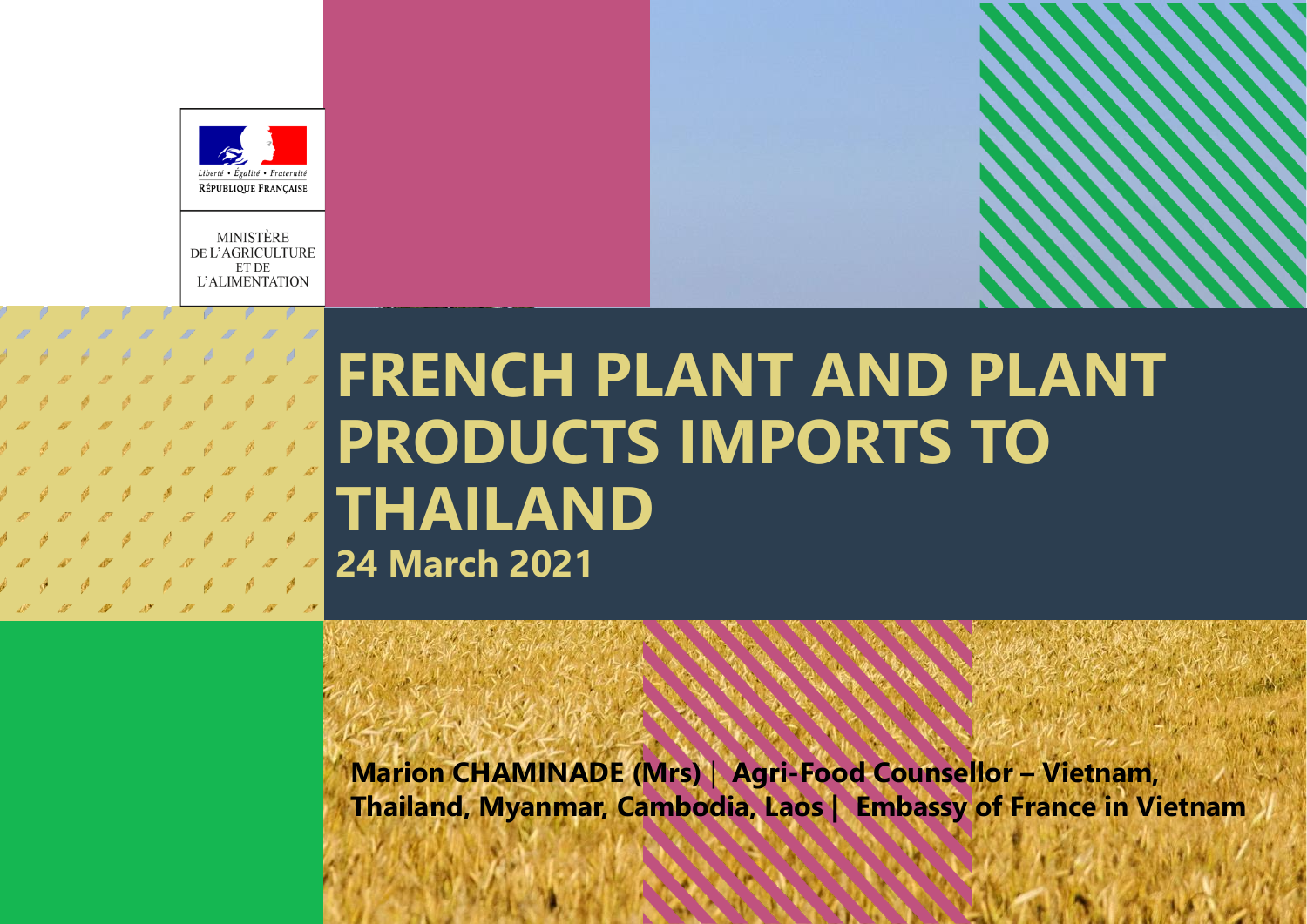#### **Fresh fruits exports represent 30 % of the French production (800 000 T)**



**Source : Interfel, d'après Douanes françaises, moyenne 2015-17**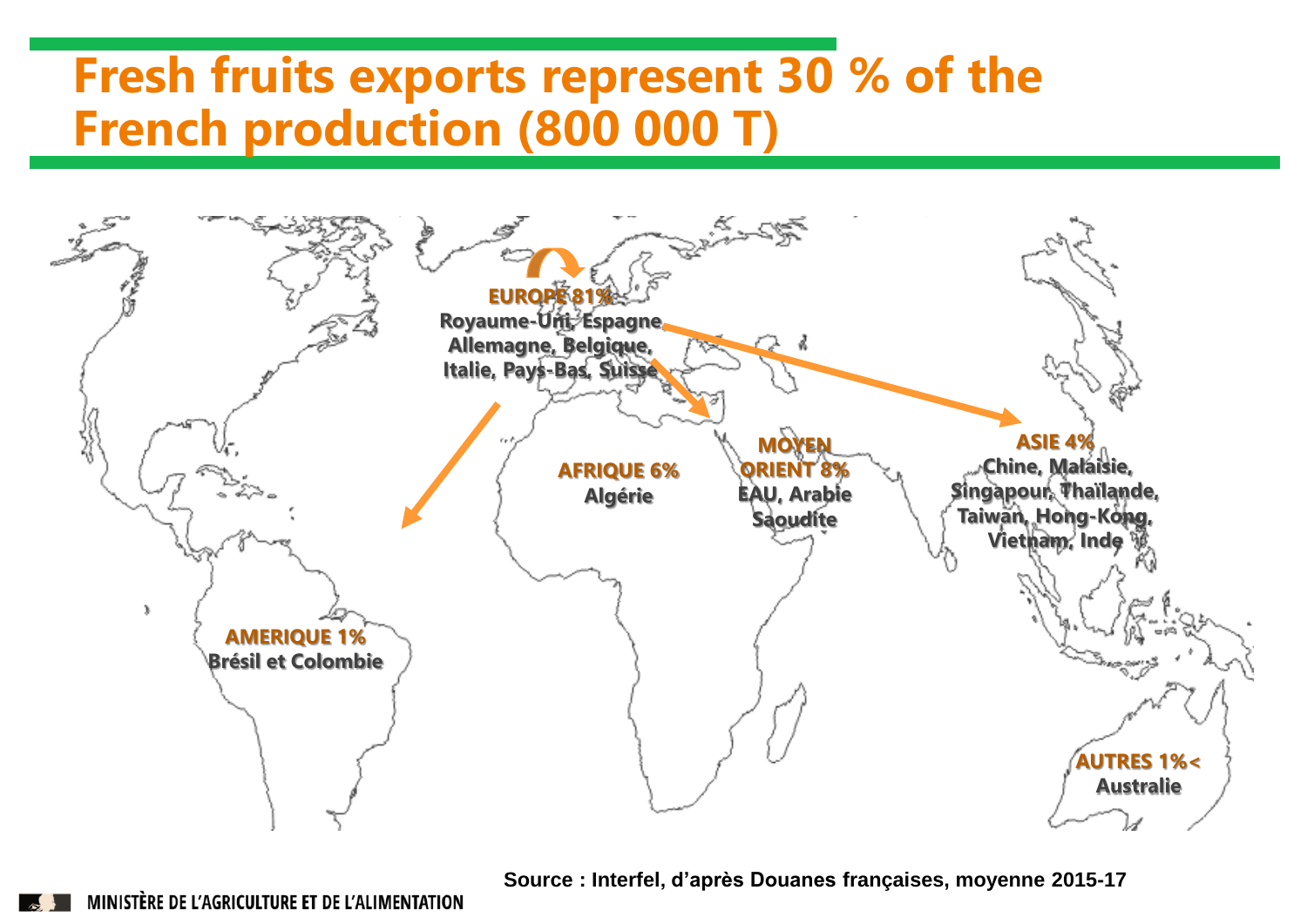### **Apples are slightly over-represented in export compared to their part in the production**

#### **PRODUCTION FRANÇAISE : 2.900.000 TONNES**





**Source : Agreste, moyennes 2015-17 Source : Douanes françaises, moyenne 2015-17**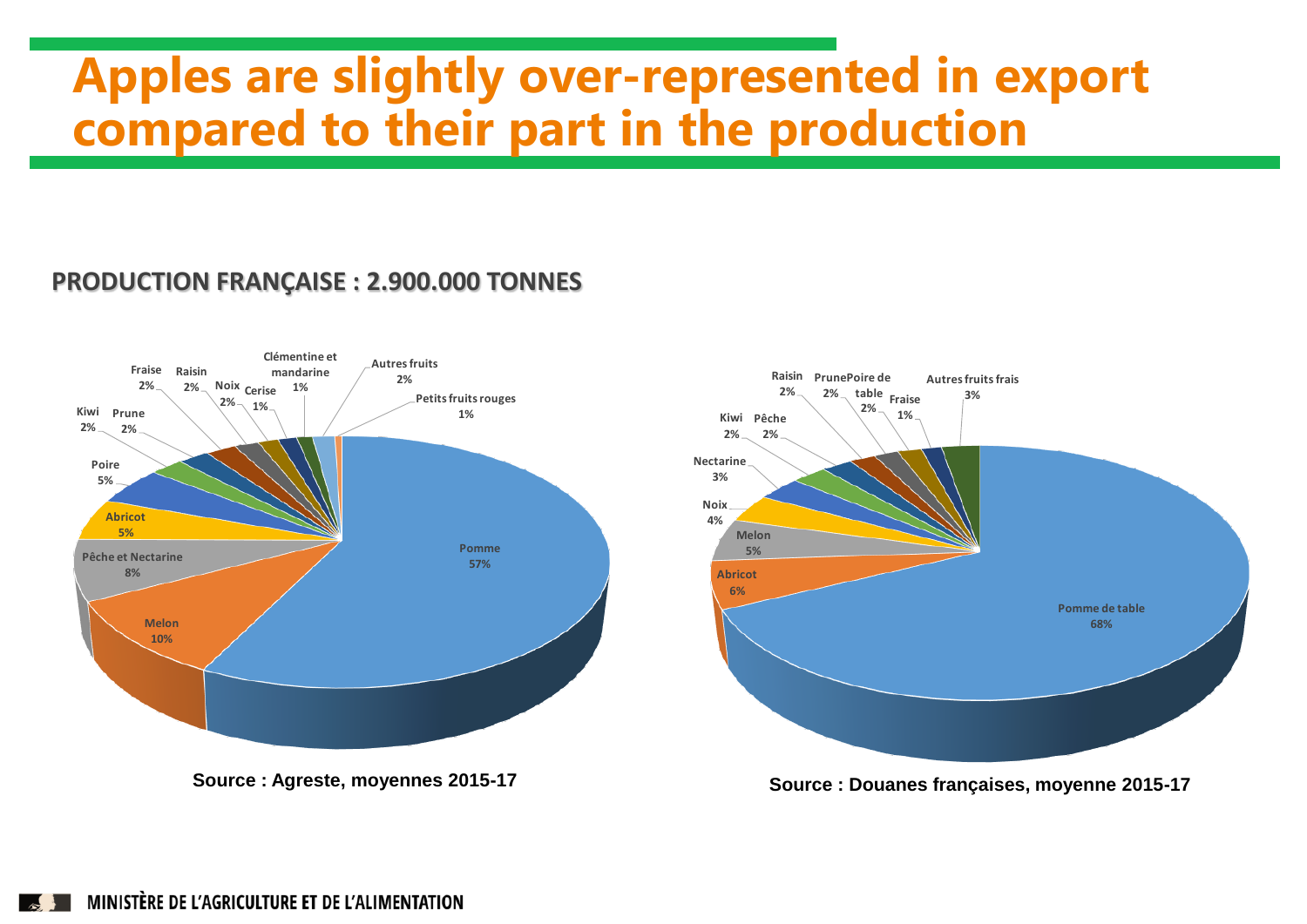#### **France is the world's largest exporter of potatoes**

- France remains an important source of fresh potatoes for many countries with a production of 5,6 million T.
- France develops its positions to Asia mainly with potatoes intended to the processing industry (5 000 T/year to Malaysia, Hong-Kong, Indonesia).
- Vietnam : potatoes for consumption 6T in 2019, 2T in 2020.



Source: CNIPT, Eurostat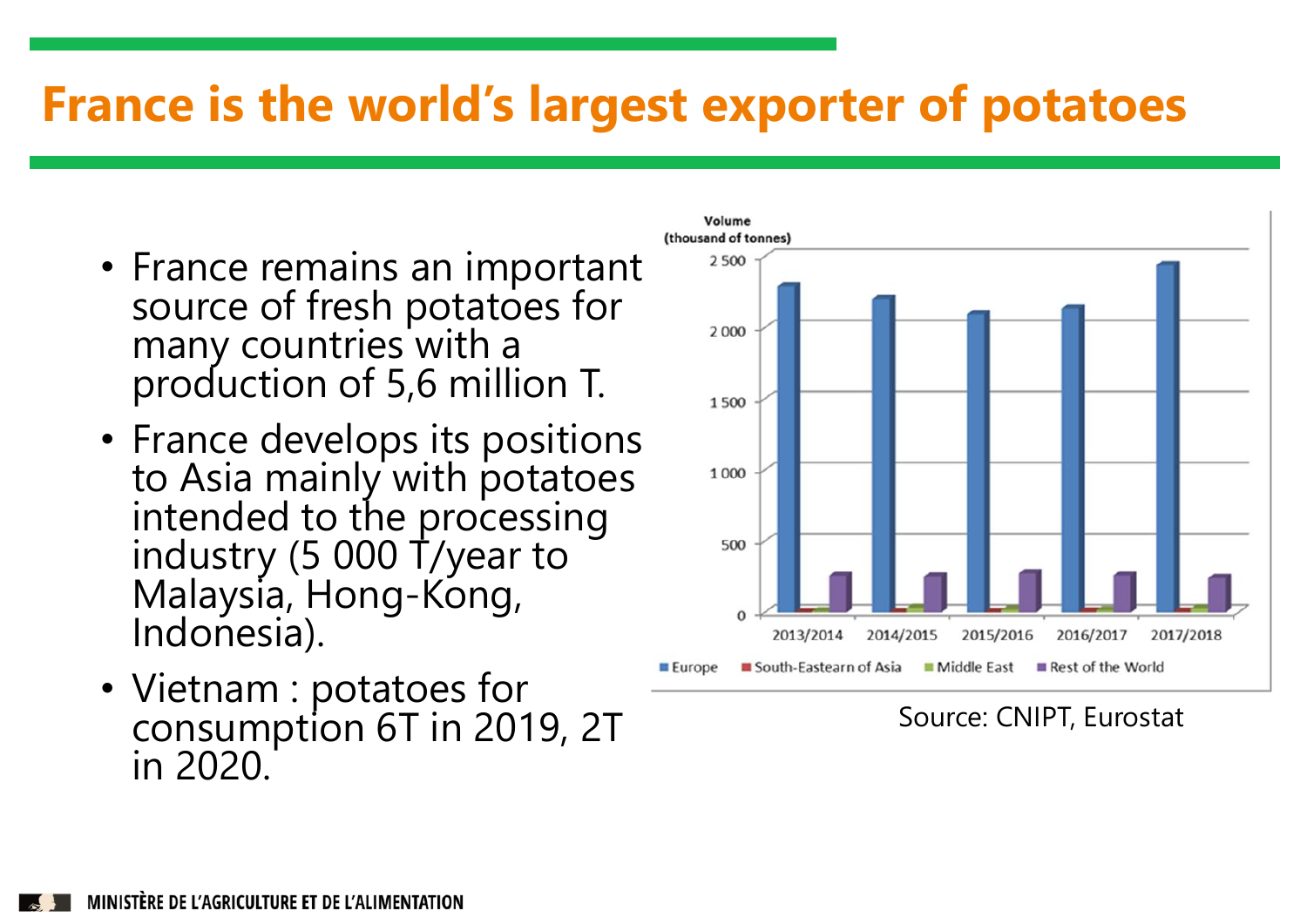### **France holds an important position in the international trade for seeds and plants**

- 1<sup>st</sup> or 2<sup>nd</sup> world exporter for arable crops/field crops, maize, oilseeds, potatoes, vegetable seeds
- Exchanges with Thailand : An important vegetable seed production destined to a return to France



| 2018-2019, en €     | <b>Import</b> | <b>Export</b> |
|---------------------|---------------|---------------|
| <b>POTAGERES</b>    | 4 191 802     | 73 241        |
| <b>OLEAGINEUX</b>   |               | 38 718        |
| <b>FLORALES</b>     | 5615          | 30 981        |
| <b>FOURRAGERES</b>  | 4933          |               |
| <b>AUTRES</b>       | 2 1 0 9       | 223           |
| <b>MAIS SORGHO</b>  | 2 1 6 9       |               |
| <b>LEGUMES SECS</b> | 114           |               |
| <b>Total</b>        | 4 206 742     | 143 163       |

Source: GNIS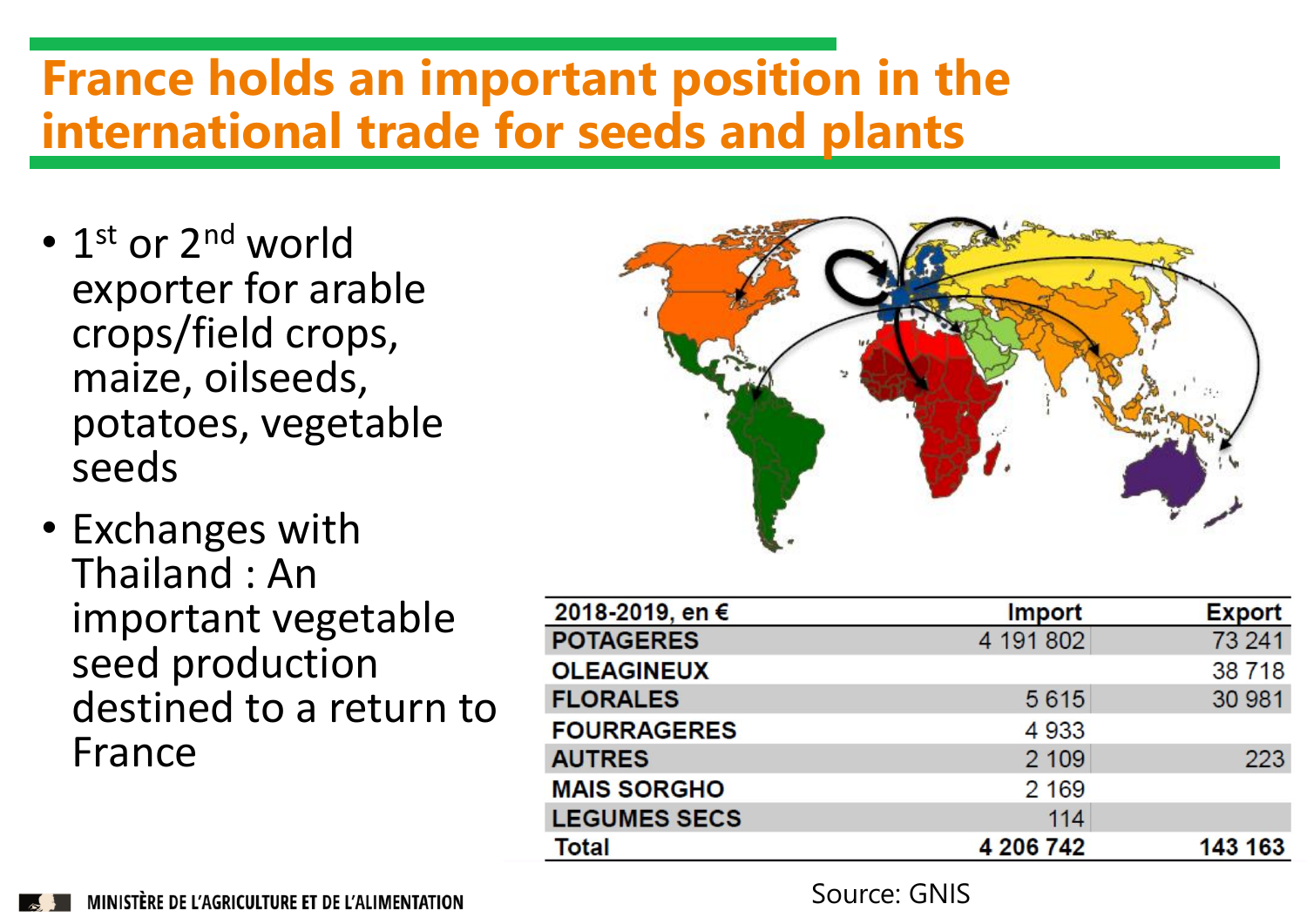# **The acess to the thai market is stricty regulated.**

- Access granted
	- Apples : 2012, renewed in 2021
	- Kiwis : 2012 (*Actinidia deliciosa*), extended in 2021 (*Actinidia arguta* and *Actinidia chinensis*)
- Pending requests
	- Potatoes (since 2017)
	- Plums (since 2019)
	- Pears (since 2021)
- Vegetable seeds / eggplant (starting next April)

FR apples on a premium niche, with a production calendar (October to March) with no competitor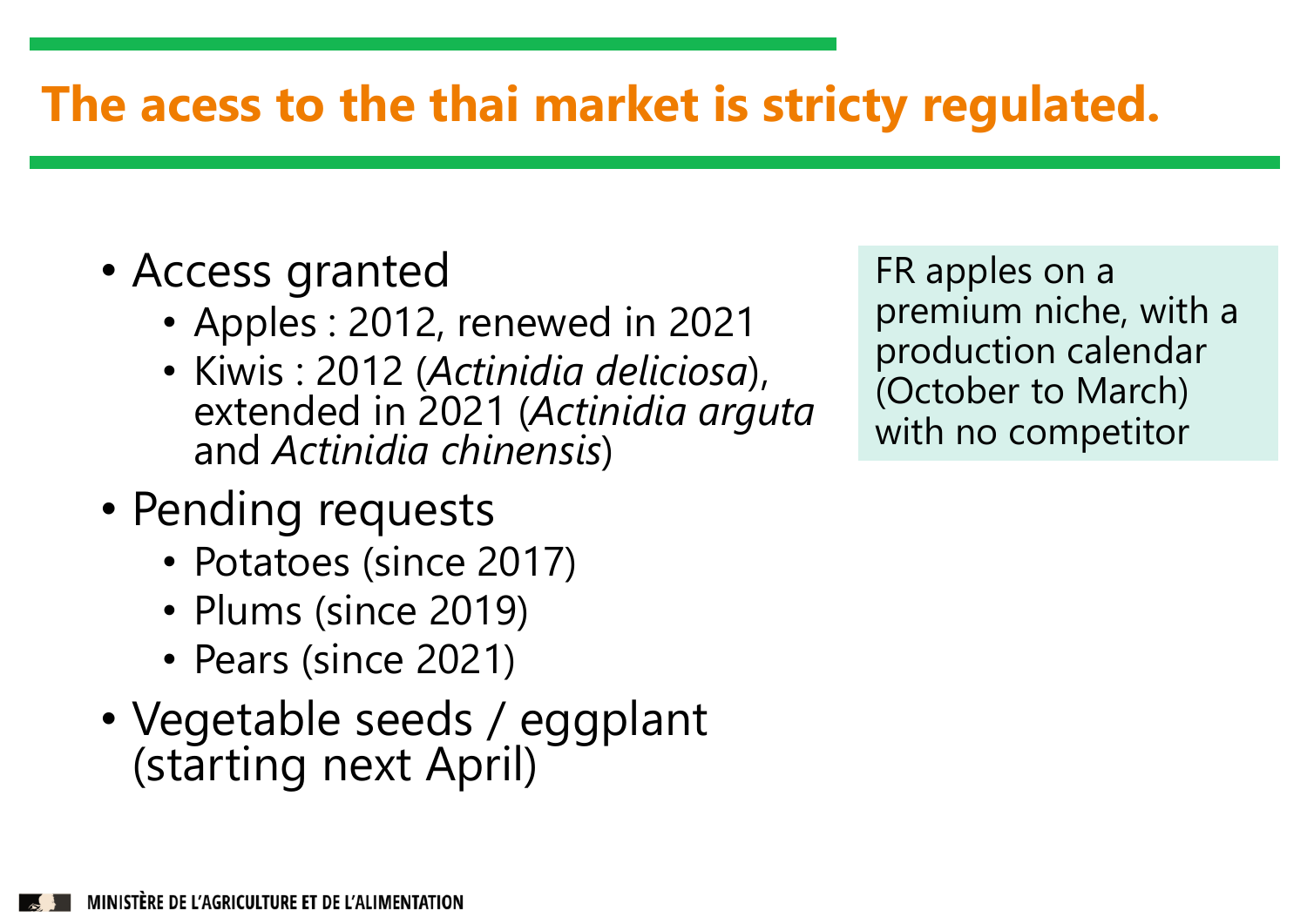# **Perspectives show an important potential**

- Regulatory framework difficult to apprehend, **slow progression of the files**
- Difficulties in the transport and logistics (requirement of **cold treatment**).
- Fruit providers are mainly countries benefiting from **tariff advantages** in FTAs.
- **Growing interest of the thai consumers**, for fresh and sane products, and organic agriculture.
- Important promotion by the **Interbranch organization** (Interfel).
- Initiation of **multiplecountries audits** with a collective procedure to speed up the process